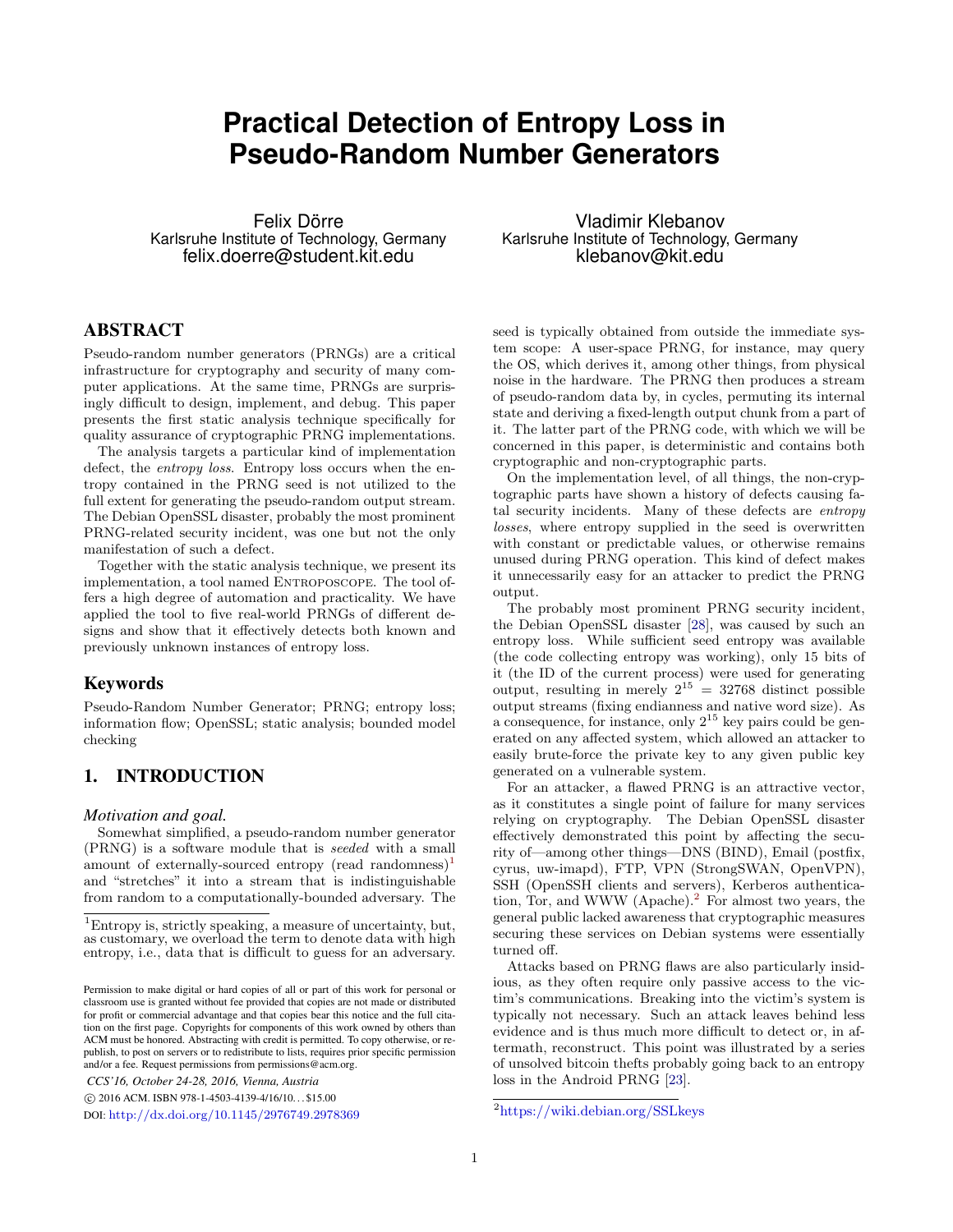Despite the gravity of the situation, there are very few effective quality assurance techniques against implementation defects in cryptographic PRNGs. The first testing technique claiming potential to have prevented the Debian OpenSSL disaster was proposed only recently [\[27\]](#page-11-2).

The overarching contribution of this work is the first static analysis technique for detecting entropy loss in PRNG implementations. An entropy loss is detected when the analysis finds two distinct seeds that produce the same output stream. The technique is implemented in a highly automatic analysis tool building on program verification technology and effectively applies to real-world implementations.

### *Contributions in detail.*

The paper identifies *absence of entropy loss*, a particular important correctness property of PRNGs, and formulates it within the popular semantical framework of information flow. In contrast to functional specification, such a formulation is both succinct, easy to understand, and uniform across PRNGs. In contrast to the majority of established security research scenarios, PRNG correctness is concerned with maximizing and not minimizing information flow, rendering most of the existing security analysis tools inapplicable. The paper proposes a method to find deviations from flow maximality and thus instances of entropy loss.

A particular challenge in this context is the use of cryptographic primitives in PRNGs. Since our analysis is purely information-theoretic, we propose a way to deal with the issue by replacing such primitives with idealizations.

Implementing the method, the paper presents a tool for PRNG analysis, built on top of the CBMC bounded model checker for C and Java. Due to the carefully defined application scenario, the tool enables a fast feedback cycle, with counterexamples, i.e., potential witnesses of entropy loss, aiding the developer in understanding the problem.

We have applied the analyzer to five popular PRNG implementations, including the OpenSSL PRNG and Apple's version of Yarrow. We report our experiences in detail using the example of OpenSSL. One result is that the tool detected a previously undiscovered (if small) entropy loss in the OpenSSL PRNG. A larger previously undiscovered entropy loss was detected in the Libgcrypt PRNG.

The paper also includes a "mini-museum" of entropy loss with the goal to increase awareness of this kind of problem. This section presents and discusses several disparate instances of entropy loss, demonstrating the importance of the concept and the diversity of applications where the problem occurs.

# <span id="page-1-1"></span>2. ILLUSTRATION OF ENTROPY LOSS: ANDROID PRNG (2013)

The origin of the Android PRNG lies in the Apache Harmony project, a clean room reimplementation of the Java Core Libraries under the Apache License. The Harmony PRNG was part of the Android platform up to and including Android 4.1. It was replaced when a problem with the PRNG became widely known [\[23\]](#page-11-1), after a series of mysterious bitcoin thefts.

Bitcoin transactions are ECDSA signatures and include a nonce that is often generated by a PRNG. If the same nonce is used for two transactions signed by the same key, then anyone can reconstruct the private key of the victim from public information and divert their money without having to compromise their system. Entropy loss in the PRNG increases the probability of nonce reuse.

The entropy loss occurred in the main method of the Android PRNG, engineNextBytes(byte[] bytes), which fills the caller-supplied array bytes with pseudo-random values. The PRNG operates in cycles, each cycle generating 20 pseudorandom bytes. If the caller requests more bytes, several cycles are performed; if the caller requests fewer bytes, the surplus generated bytes are stored for later usage.

The main component of the PRNG state is an int[] array of length 87, somewhat inappropriately named seed (Figure [1\)](#page-2-0). The front part of this array is populated with the externally-provided entropy (i.e., the actual seed). The seeding can happen either manually by calling setSeed() or automatically. In the latter case, the PRNG is seeded with 20 bytes of entropy requested from the OS kernel on first invocation of engineNextBytes(). This so-called self-seeding mode is typically considered preferable as less error-prone.

Figure [1\(](#page-2-0)c) shows the essence of the PRNG's operation in this scenario. In cycle  $k$ , the 20 pseudo-random bytes are computed by combining the seed (words  $0-4$  in Figure  $1(a)$  $1(a)$ ), the cycle counter  $k$  (as a 64-bit integer in words 5–6), and the output of cycle  $k-1$  (resp. SHA-1 initialization vector in the initial cycle) with the SHA-1 compression function. The computation makes use of the scratch space in words 16– 79, and its result is stored in words 82–86. The latter are subsequently unpacked into bytes that form the output of the cycle.

To compute the output, the seed and the cycle counter have to be suffixed by a standard-defined SHA-1 padding. The PRNG keeps track of the length of the seed in word 80. The essence of the vulnerability is that a stale value of this length (i.e., zero) is used after initializing the seed in the self-seeding mode. As a consequence, the cycle counter and the SHA-1 padding constant overwrite words 0–2, leaving only two words of the original seed (Figure  $1(b)$  $1(b)$ ). Twelve bytes of entropy are lost, and the actual amount of entropy in the PRNG amounts thus to 8 instead of 20 bytes.[3](#page-1-0)

The goal of our analysis is to detect that two seeds differing in words 0–2 will produce the same output stream.

# 3. FOUNDATIONS

# 3.1 The PRNG Model

In this paper, we treat a PRNG as a function

$$
g\colon \{0,1\}^m \to \{0,1\}^n
$$

,

which translates a seed of  $m$  bits into a stream of  $n$  bits  $(m, n > 0)$ . The fact that we only consider finite streams is inconsequential in the scope of this work. Since PRNG implementations typically use bytes as an atomic unit of information exchange, we establish the following convention. Whenever we use the parameters  $M$  and  $N$ , we are implying  $m = 8M$  and  $n = 8N$ .

The above model of a PRNG as a function from seed to output goes hand in hand with the following assumptions that we make:

<span id="page-1-0"></span><sup>3</sup>The PRNG also contains a native backup component in case the kernel does not provide an entropy source. Incidentally, this component contained two more instances of entropy loss, though these were much simpler technically [\[23\]](#page-11-1).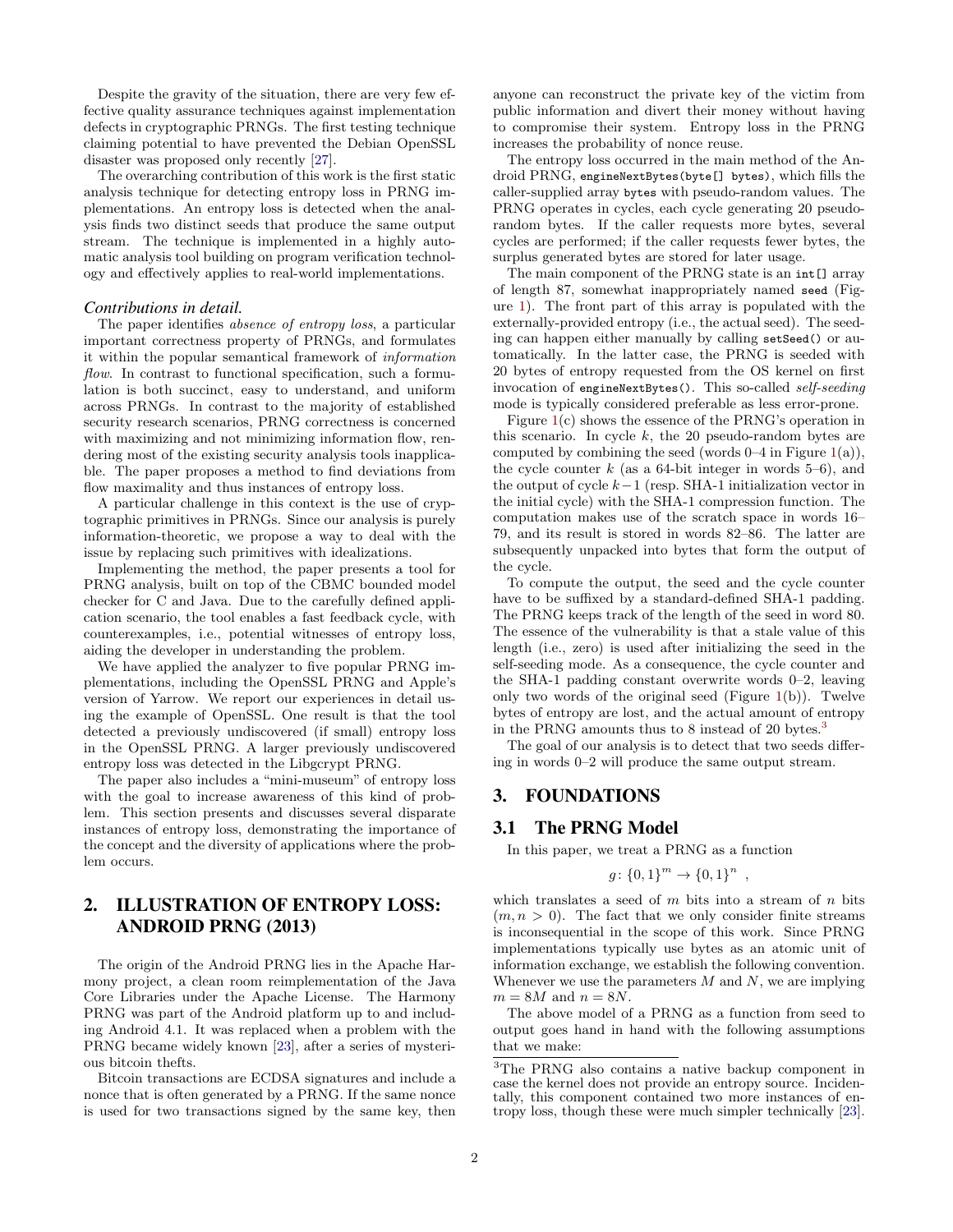

<span id="page-2-0"></span>(b) Effect of the bug

 $out_0 = sha1$  (seed | 0 | sha1-iv)

out<sub>k</sub> = sha1(seed | k | out<sub>k</sub>-1)

(c) Equations describing the output of the Android PRNG in each cycle



- 1. The PRNG is seeded before it starts producing output.
- 2. The seed is chosen uniformly at random from the set  ${0,1}^m$  for some  $m > 0$ .
- 3. An attacker neither knows the seed nor has control over its choice.
- 4. The PRNG is not re-seeded, i.e., the seed remains con-stant throughout the PRNG's lifetime.<sup>[4](#page-2-1)</sup>
- 5. An attacker knows the source code of the PRNG but cannot inspect or corrupt its internal state.
- 6. We only consider sequential operation (i.e., no multithreading).

# <span id="page-2-6"></span>3.2 PRNG Security Concerns

Security of a PRNG means intuitively that a computationally-bounded attacker cannot predict its output with any practical probability. We will not state a complete formal model of PRNG security. Instead, we describe three major concerns that are its necessary prerequisites. In this paper, we focus on Concern [2,](#page-2-2) but to delineate the problem properly, we briefly discuss the others as well.

<span id="page-2-4"></span>Concern 1. The entropy contained in the seed should be sufficiently large. While we leave open what exactly is considered sufficient, the issue can be further broken down as follows. First, the seed range  $2^m$  (i.e., number of possible seeds) should be sufficiently large. For instance, the current time of the day in milliseconds provides only slightly more than  $m = 26$  bits of entropy. Second, entropy is maximal for the uniform distribution. Skewed seed distributions will reduce entropy content. Third, in practice, entropy arguments are only sound relative to attacker knowledge. If one seeds the PRNG with current time but the attacker can roughly identify the moment when the seeding takes place, the effective unpredictability will be significantly below the theoretical 26 bits mentioned above.<sup>[5](#page-2-3)</sup>

Since, hardware noise is typically an important source of PRNG seeds, ensuring sufficient seed entropy requires knowledge of said hardware (e.g., rotating hard drive vs. SSD) and its characteristics (e.g., seek time distribution). In the meantime, it has become widely known that proper seeding can be a substantial challenge in virtual machines and embedded devices [\[15\]](#page-11-5).

<span id="page-2-2"></span>Concern 2. Seed entropy should not be lost during PRNG operation. For an unbounded attacker, predicting the PRNG output of length  $n \geq m$  should not be easier than predicting the m-bit seed itself.

Since the output is a deterministic function of the seed, it is clear that it is impossible to keep unpredictable both the output and the seed after observing the output. Barring permanent inflow of entropy, the only practical solution to this dilemma is to maximize the flow of information from the seed to the output and to prevent seed reconstruction by means of a cryptographic one-way function, shifting the adversary assumption from an unbounded to a computationally bounded one. This is indeed the way most cryptographic PRNGs operate.

Summarizing, absence of seed entropy loss (Concern [2\)](#page-2-2), together with sufficient seed entropy (Concern [1\)](#page-2-4), impedes an attacker at brute-forcing the seed resp. a part of the seed sufficient to predict the output.

<span id="page-2-5"></span>Concern 3. It should be computationally infeasible to analytically invert g. A resource-bounded attacker should not be able to compute seed from an observed prefix of g(seed).

Examples of PRNGs susceptible to seed reconstruction are PRNGs that do not use cryptography, such as the linear congruential generators (LCG). A typical representative is the drand48 generator in the C standard library.

A different example is the Dual EC DRBG, which utilizes a supposedly one-way elliptic curve primitive incorporating two parameters  $P$  and  $Q$ . The parameters were chosen by the NSA in an opaque manner, even though the (non-)invertibility of  $g$  and thus the security of the PRNG hinges critically on their choice. As  $[5]$  notes, "[...] it may be the case the adversary knows a d such that  $dQ = P$ . Then [...] a distinguisher could immediately recover the secret prestates from the output."

When considering more elaborate PRNG security models such as [\[7\]](#page-11-7), further concerns can be identified. One can examine whether a PRNG can withstand an attacker that has some control over the choice of the seed or the capability

<span id="page-2-1"></span><sup>4</sup>Reseeding can be modeled by considering several PRNG functions. An example featuring the Yarrow PRNG is shown in Figure [4\(](#page-5-0)b), Section [6.](#page-6-0)

<span id="page-2-3"></span><sup>5</sup>This circumstance was used in cracking the online poker PRNG in [\[2\]](#page-11-3) or the hardware PRNG in encrypted hard drives [\[1\]](#page-11-4). In the latter case, the hardwired seed was close to the manufacturing time embossed on the drive.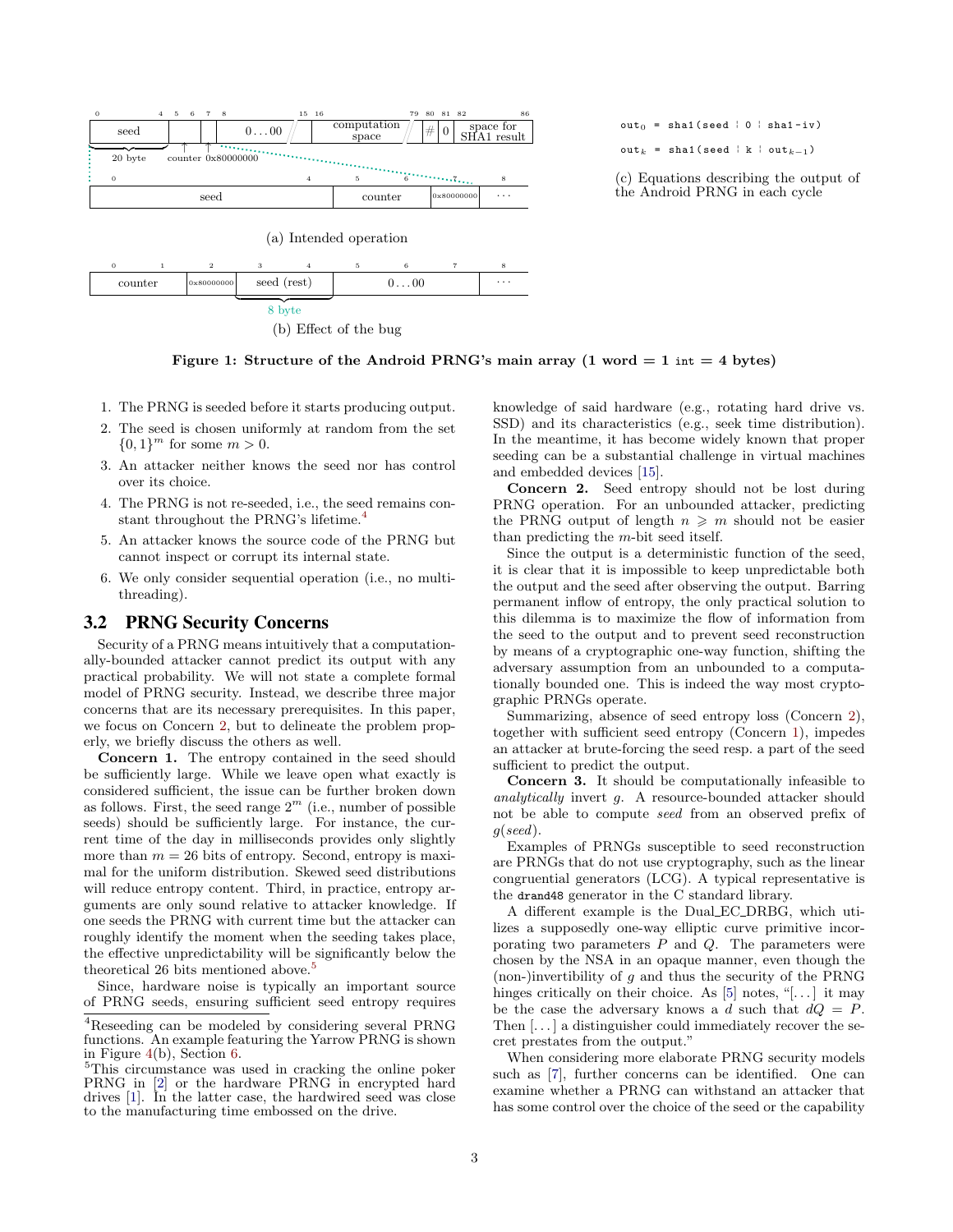

An attacker tries to guess the secret input  $X$  after observing program output  $Y$ . The secret  $X$  typically reflects some information in the real world and has fixed entropy. Reduced information flow between  $X$  and  $Y$  makes  $X$  harder to guess, increasing security.

(a) Classical information flow analysis scenario



An attacker tries to guess  $X'$  after observing Y. The secret  $X'$ is generated by a PRNG, and its entropy depends on properties of the generator. Reduced information flow between the seed  $X$  and  $X'$  makes  $X'$  easier to guess, diminishing security. (b) PRNG security scenario

#### <span id="page-3-0"></span>Figure 2: Information flow scenarios illustrated

to temporarily inspect or corrupt the internal state of the PRNG. We consider such further concerns out of scope for this paper.

Of the three concerns elaborated above, the first concern cannot be solved by means of (mere) code analysis, as it involves the larger system into which the PRNG is embedded. The third concern has solution components in the form of widely-vetted one-way primitives, such as cryptographic hash functions of the SHA family. For the second concern, this paper makes a contribution in supplementing the usual manual code review with a practical technical solution.

# 3.3 Entropy and Information Flow

In general, entropy of a random variable  $X$  is a measure of an observer's uncertainty about its value. Information flow or leakage refers to the decrease of an (unbounded) attacker's uncertainty about a secret part of a program's initial state after observing a part of its final state. Information flow in a deterministic terminating program can be identified with the degree of injectivity of the input-output function induced by the program [\[18\]](#page-11-8).

There is a vast body of work in information flow analysis, going back several decades. The entropy loss problems with PRNGs have entered public awareness in 2008 at the latest, but as far as we are aware the two have never been previously brought together. A part of the explanation is probably in the fact that information flow research concentrated on minimizing information flow for confidentiality, while maximizing information flow is needed for PRNG security (Figure [2\)](#page-3-0).

Various entropy metrics have been defined, such as Shannon entropy, min-entropy, etc. In this paper we will be concentrating on min-entropy [\[25\]](#page-11-9), which is a measure in bit of the probability to guess the value of  $X$  in one try. Similar arguments can be made for other metrics.

DEFINITION 1 (MIN-ENTROPY). The min-entropy of a random variable X

$$
H_{\infty}(X) := -\log \max_{x} \Pr[X = x],
$$

where log is a logarithm to the base 2.

We choose min-entropy for its clear operational guarantees w.r.t. guessability. By construction, the probability of an adversary successfully guessing the value of  $X$  in one try is not larger than  $2^{-H_{\infty}(\bar{X})}$ .

PROPOSITION 1. If  $X$  follows a uniform distribution on a finite set of values, then

$$
H_{\infty}(X) = -\log \frac{1}{|\{x \in X\}|} = \log |\{x \in X\}|.
$$

Concretely, if X follows a uniform distribution on  $\{0,1\}^m$ , then  $H_{\infty}(X) = m$  bits.

In the PRNG setting, we are considering a pair of jointly distributed random variables X and Y, where  $Y = g(X)$ .

<span id="page-3-1"></span>PROPOSITION 2. Let  $X$  and  $Y$  be random variables with  $Y = g(X)$  and X following a uniform distribution.

$$
H_{\infty}(Y) = -\log \max_{y} \Pr[Y = y] =
$$
  
-\log \frac{\max\_{y \in Y} |\{x \in X \mid g(x) = y\}|}{|\{x \in X\}|} =  

$$
H_{\infty}(X) - \log \max_{y \in Y} |\{x \in X \mid g(x) = y\}|.
$$

<span id="page-3-2"></span>Corollary 3. Under the assumptions of Proposition [2,](#page-3-1)  $H_{\infty}(Y) \leq H_{\infty}(X)$  with  $H_{\infty}(Y) = H_{\infty}(X)$  if and only if g is injective.

In terms of information leakage, this result can be interpreted as  $H_{\infty}(Y)$  being maximal iff the information that g leaks about  $X$  is maximal. Due to this constellation, many existing information flow analysis tools are not directly applicable to the problem, as they inherently provide upper bounds on leakage only. We, in contrast, need lower leakage bounds.

### 4. THE ANALYSIS METHOD

Per Corollary [3,](#page-3-2) assuring that no seed entropy is lost (i.e., the PRNG output is at least as unpredictable as the seed) is synonymous to establishing that the function  $q$  induced by a PRNG is injective. Thus, for a given PRNG implementation, the analysis computes the above-described function

$$
g \colon \{0,1\}^m \to \{0,1\}^n
$$

for given m and  $n \ (m \leq n)$  and checks whether the entropy preservation condition

<span id="page-3-3"></span>
$$
g(seed1) = g(seed2) \rightarrow seed1 = seed2
$$
 (1)

holds. In other words, we check whether two distinct seeds produce distinct pseudo-random streams.

While the condition [\(1\)](#page-3-3) is quite concise on this level of abstraction, checking it with existing program verification technology is not without challenges. Two major ones are: reasoning about cryptographic primitives and making the analysis practical.

### <span id="page-3-4"></span>4.1 Modeling Cryptographic Primitives Used in a PRNG

During its operation, a typical PRNG will invoke cryptographic primitives, such as, e.g., the SHA-1 hash function. The primitives are by design computationally hard to invert and are used, among other things, to prevent an attacker from calculating the seed from the observed PRNG output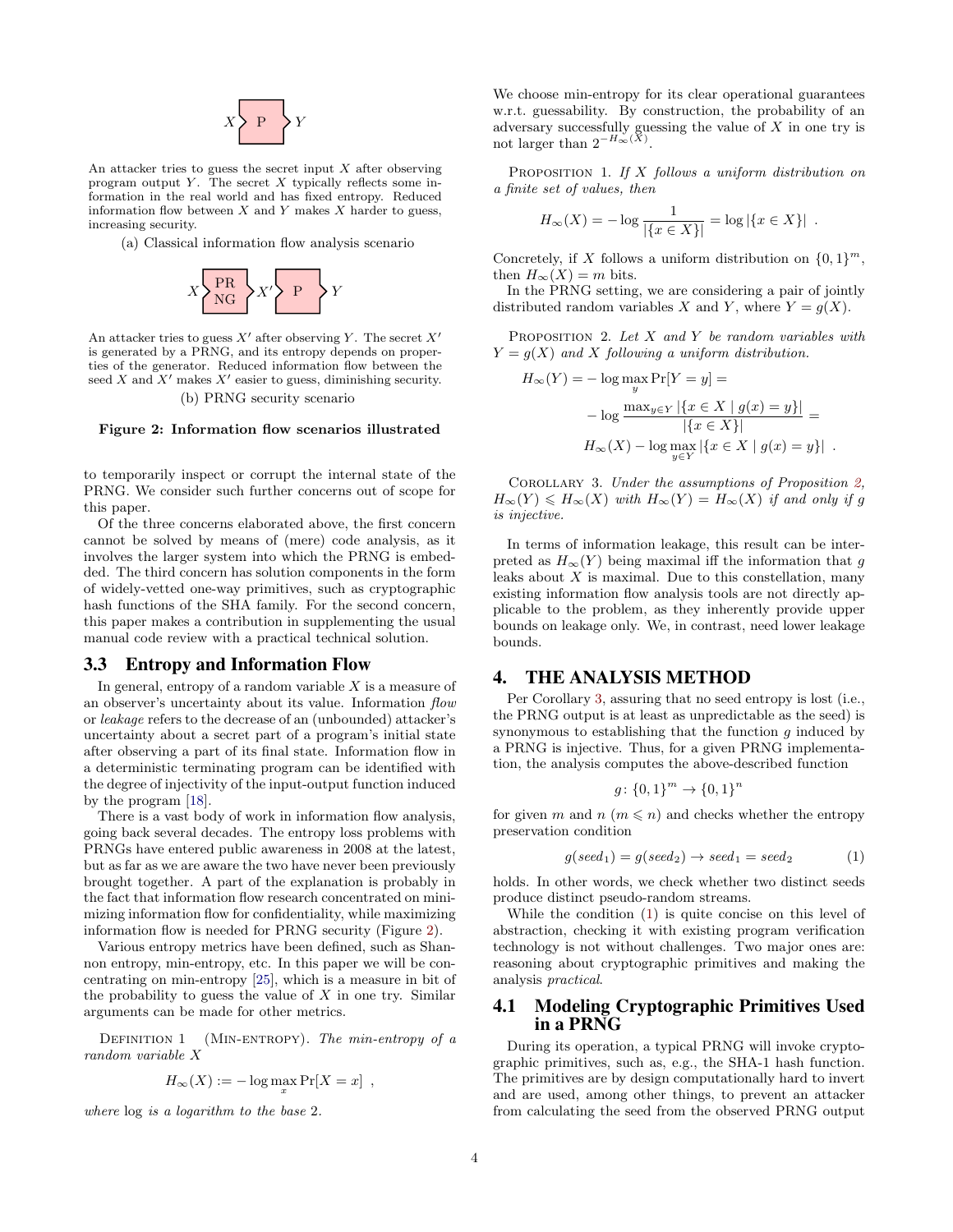(Concern [3\)](#page-2-5). As a consequence, it is also computationally infeasible to reason about them with verification technology.[6](#page-4-0)

For assuring absence of bugs in the implementation of the primitives, this infeasibility is not too problematic, as the primitives are standardized, with widely-available reference implementations and test suites. The non-cryptographic PRNG code, on the other hand, is not standardized, errorprone, and cannot be easily tested.

Our goal is thus to check absence of entropy loss in the latter, non-cryptographic parts, while assuming that cryptographic primitives do not contribute to it. We do not attempt this by considering only the code between the primitives, as reasoning about unstructured code is challenging and poorly supported in existing verification systems. Instead, we still consider a whole-program correctness property (i.e., entropy flow through the whole PRNG, from seed to output) but replace the cryptographic primitives with idealizations.

We assume that the definition of  $g$  contains several occurrences of a cryptographic function h:

$$
h_i \colon \{0,1\}^{k_i} \to \{0,1\}^l
$$

.

Instead of the function  $g$ , we henceforth consider the function  $\tilde{g}$  with the same signature, derived by replacing each  $h_i$ in g with a function  $h_i$  of the same signature. Altogether, we consider two types of idealizations  $h_i$ .

The first type of idealization replaces  $h_i$  in g with a projection, i.e., a function of the form

$$
\tilde{h}_i(x_1,\ldots,x_{j_i},\ldots,x_{j_i+l-1},\ldots,x_{k_i})=(x_{j_i},\ldots,x_{j_i+l-1})
$$

for some user-specified  $1 \leq j_i \leq k_i$ . Since the output of h is  $l$  bits long, we expect the input to contain at least  $l$  bits of entropy. In practice, it suffices to assume that the  $l$  bits are supplied as one contiguous region  $x_{j_i}, \ldots, x_{j_i+l-1}$ ; the other parts of the input can be discarded.

For each  $i$ , we let the user identify the entropic region start  $j_i$  by visually matching bit patterns occurring in the seed to the inputs of  $h_i$ . In general, there is only a small finite choice of possible values of  $j_i$ , and in practice, the choice is often even smaller, as most PRNGs supply a concatenation of a few longer bitvectors to  $h$ , each with a distinct purpose (see Section [6.4](#page-7-0) for an example).

Now, while h and the above  $\tilde{h}$  are both injections from  $x_{j_i}, \ldots, x_{j_i+l-1}$ , they are otherwise incomparable functions, and the properties of  $\tilde{g}$  need thus not carry over to g (though very often they do). In other words, this type of idealization is unsound.

The second type of idealization replaces  $h_i$  in g with an uninterpreted function (i.e., a fresh function symbol)  $\tilde{h}_i$ , while adding the following injectivity axiom for  $\tilde{h}_i$ , based on a user-supplied  $i_i$ :

<span id="page-4-1"></span>
$$
(\tilde{h}_i(x_1, \ldots, x_{j_i}, \ldots, x_{j_i+l-1}, \ldots, x_{k_i}) =
$$
\n
$$
\tilde{h}_i(x'_1, \ldots, x'_{j_i}, \ldots, x'_{j_i+l-1}, \ldots, x'_{k_i}) \rightarrow (2)
$$
\n
$$
(x_{j_i} = x'_{j_i} \land \ldots \land x_{j_i+l-1} = x'_{j_i+l-1}) .
$$

We assume that the cryptographic primitive  $h$  satisfies  $(2)$ , which, e.g., for cryptographic hash functions, is a common information-theoretical approximation of the collision-resistance property. Since  $\tilde{h}$  is otherwise uninterpreted, we are making strictly fewer assumptions about the nature of h in  $\tilde{q}$ than in q. The properties of  $\tilde{q}$  thus carry over to q, which makes this type of idealization sound.

THEOREM  $4$  (SOUNDNESS). Let  $\tilde{g}$  be obtained from g by substituting each occurrence of h with an uninterpreted function  $\tilde{h}$  satisfying [\(2\)](#page-4-1). If  $\tilde{g}$  is injective and h satisfies (2), then g is injective.

Together with the soundness of the employed program verification technology, the theorem implies that the analysis is guaranteed to detect all instances of entropy loss in the scope given by  $m$  and  $n$ .

The reason for also having unsound idealization is that it produces injectivity counterexamples (pairs of program traces) that are easier to interpret for the user, as the output of each  $\tilde{h}$  is just a copy of a part of its input. The user can thus easier track the flow of information in the PRNG by identifying occurrences of the same concrete bit pattern on the way from the seed to the output. This does not hold for the sound idealization. We typically perform the analysis with the unsound idealization first to find defects, and later automatically strengthen the idealization to the sound one to confirm their absence.

If no idealization can be synthesized to make [\(1\)](#page-3-3) hold, then either the contiguous input region assumption is violated (we have not experienced this) or there is an entropy loss in the PRNG.

### 4.2 Scope and Limitations

While it is important to say what our analysis is designed to do, it is just as important to say what it is not designed to do.

The analysis does not consider entropy collection. The analysis will detect entropy loss in the non-cryptographic portions of any entropy extraction code, but otherwise makes no claims about its function. We are assuming that the provided seed contains maximal entropy. We are not discussing the size of the seed necessary for a desired level of security.

The analysis never examines the implementation of the cryptographic primitives, and cannot ensure that they are implemented correctly. We assume, the risk in this area is sufficiently mitigated by using reference implementations and the appropriate test suites.

The analysis only detects loss of entropy in the first  $N$ bytes of output, given a seed of M bytes. This limitation is key to achieving a tractable, automatic analysis that is sound and reasonably complete in its scope. The parameters  $M$  and  $N$  can be trivially adjusted, but checking with higher bounds consumes more resources. Values like  $M = N = 40$ , corresponding to 2–4 PRNG cycles are easily manageable (details in Section [6\)](#page-6-0).

The analysis is complete, except for the overapproximation of the cryptographic primitive with its injectivity specification [\(2\)](#page-4-1). If a PRNG relies for its injectivity on properties of a primitive other than [\(2\)](#page-4-1), the analysis will produce a false alarm. This is a constellation that we yet have to encounter in practice.

If an entropy loss is detected, its severity and impact has to be established by a security analyst.

<span id="page-4-0"></span> $^6 \rm{More}$  precisely, it is not feasible to establish properties related to their injectivity (which we are interested in). In contrast, it is quite easy to prove, for instance, mere termination of the SHA-1 implementation.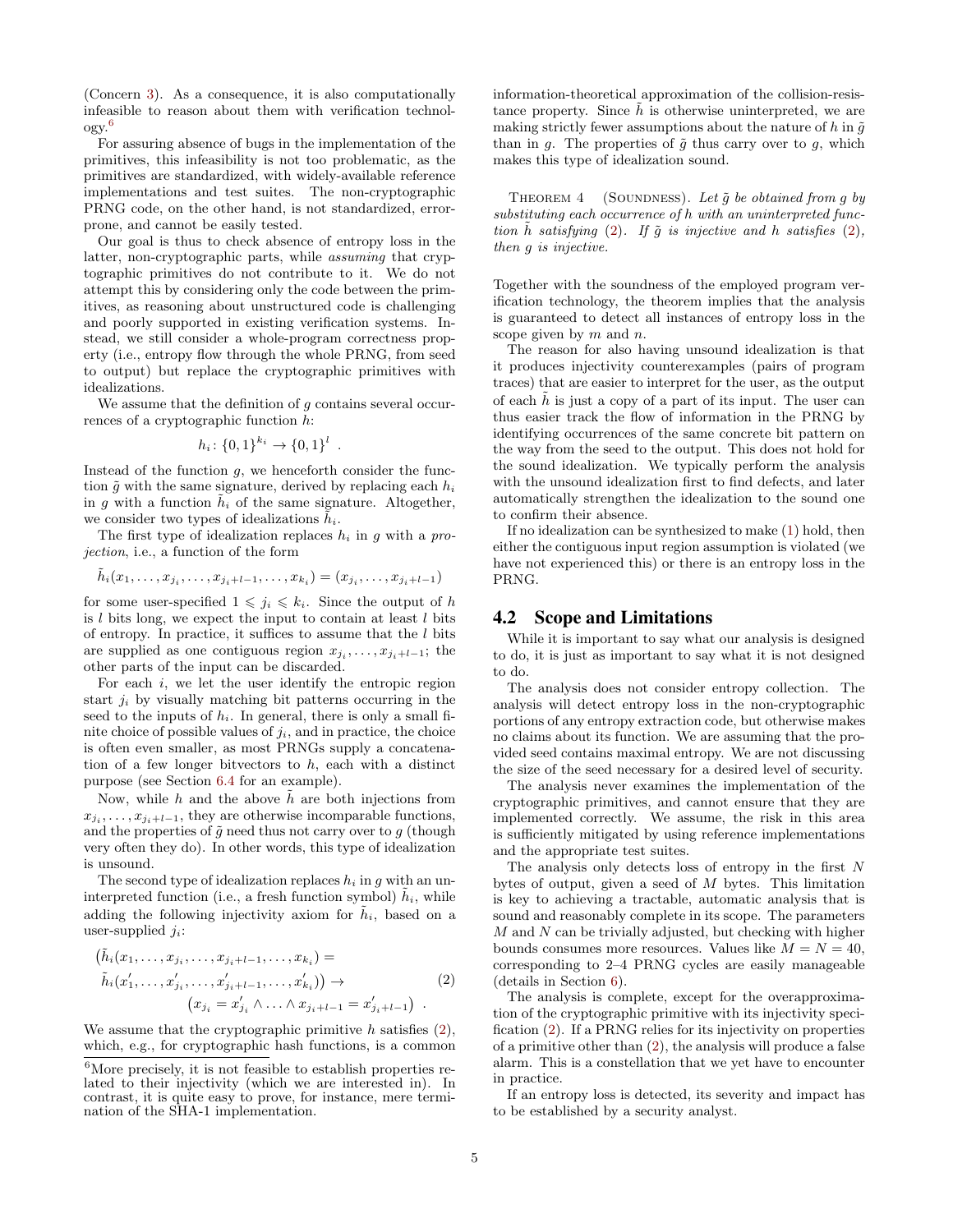- 1. Complete the analysis driver template, fix  $m$  and  $n$ .
- 2. If necessary, disable self-seeding.
- 3. Configure the source code for analysis (complete the project-specific part of the Makefile).
- 4. Provide idealized cryptographic implementation (choose  $j$  in each occurrence of  $(2)$ ).
- 5. Run a sanity check, checking that CBMC can symbolically execute the code.
- 6. Run the entropy loss analysis.
- 7. If analysis returns success, perform vacuity testing: introduce a bug in the implementation and repeat.
- 8. If analysis returns a counterexample, run the counterexample visualizer.
- 9. If counterexample is spurious, refine the idealized cryptographic implementation and repeat the analysis.
- 10. If counterexample is genuine, evaluate the defect's severity and fix it as appropriate.

<span id="page-5-1"></span>

## 4.3 Checking Non-Invertibility (Concern [3\)](#page-2-5)

Though this is not our main concern in this paper, we can use a simple variation of the method above to check analytical non-invertibility of g. To this end, we replace the top-level injectivity assertion [\(1\)](#page-3-3) with one of non-injectivity:  $g(seed_1) = g(seed_2)$ , and the assumption of injectivity of cryptographic primitives [\(2\)](#page-4-1) with a corresponding non-injectivity assumption. This approach implements a standard check that there is no information flow from the seed to the output, or the flow passes through a one-way primitive. The one-way property of the primitive remains to be established by cryptanalysis (see the discussion of Dual EC DRBG in Section [3.2\)](#page-2-6).

# 5. Entroposcope: A TOOL FOR DETECT-ING ENTROPY LOSS

We have implemented our analysis in an automatic detection tool named ENTROPOSCOPE. The tool consists of an off-the-shelf verification tool (the bounded model checker CBMC [\[20\]](#page-11-10)), a Java program for generating the injectivity verification condition and interpreting a potential satisfying assignment, an analysis driver template, an idealized hash function template, and a Makefile template. The overall analysis procedure is outlined in Figure [3.](#page-5-1) The individual components are described in more detail in the following.

### *Relational reasoner.*

ENTROPOSCOPE relies on CBMC to generate for a given PRNG implementation a propositional formula in conjunctive normal form

<span id="page-5-3"></span>
$$
\phi(\text{seed}, \text{out}, \text{aux}) \tag{3}
$$

that encodes the function  $g$  induced by the implementation. The arguments of  $\phi$  are vectors of propositional variables. By construction, the formula  $\exists aux.\phi(seed, out, aux)$  is true iff the PRNG produces the output encoded by out from

```
RAND_add(in, M, M);
RAND_bytes ( out , N);
```

```
(a) For the OpenSSL PRNG
```

```
PrngRef ref ;
prngInitialize (&ref);
prngInput (ref, (BYTE*) in, M,
          SYSTEM_SOURCE, M * 8);
prngForceReseed ( ref ,0) ;
prngOutput (ref, (BYTE*) out, N);
prngInput (ref, (BYTE*) in2, M,
          SYSTEM_SOURCE , M * 8) ;
prngForceReseed ( ref ,0) ;
prngOutput (ref, (BYTE*) out2, N);
```
(b) For the Yarrow PRNG (incl. reseeding)

<span id="page-5-0"></span>Figure 4: Analysis drivers (excerpts)

the input encoded by seed. The auxiliary variables aux are used to represent intermediate states and for the Tseitin encoding<sup>[7](#page-5-2)</sup>.

ENTROPOSCOPE generates from the formula [\(3\)](#page-5-3) produced by CBMC a formula of the form

<span id="page-5-4"></span>
$$
\psi \land \phi (seed, out, aux) \land \phi (seed', out', aux') \land
$$
  
 
$$
seed \neq seed' \land out = out' \ .
$$
 (4)

This formula [\(4\)](#page-5-4) is essentially a negation of the correctness condition [\(1\)](#page-3-3). Its satisfiability coincides with a loss of injectivity of  $g$  and thus entropy in the PRNG. Satisfiability of [\(4\)](#page-5-4) is checked with an off-the-shelf SAT solver (Minisat). The subformula  $\psi$  is a bit-level encoding of the idealization injectivity axiom [\(2\)](#page-4-1).

In logic-based verification, it is often customary to encode a relational property such as [\(1\)](#page-3-3) as a safety property via self-composition, a program transformation syntactically duplicating the program [\[4,](#page-11-11) [8\]](#page-11-12). Self-composition is technically challenging in presence of heap, pointer arithmetic, and complex global state. To sidestep this problem, ENTROPOscope operates on the logical formula level shown above rather than by transforming the program.

#### *Analysis driver.*

The starting point of the analysis is the analysis driver that defines the main function exercising the PRNG functionality. The driver consists of two parts: a generic and a PRNG-specific part. The PRNG-specific part is defined by the analyst in conformance with the PRNG API. It is supposed to seed the PRNG with an M-byte seed and generate an N-byte output. Figure [4](#page-5-0) shows the PRNG-specific parts of the drivers for the OpenSSL and the Yarrow PRNG.

The generic part of the driver is the same for all PRNGs (not shown). It contains the scaffolding establishing the naming convention for the seed and output buffers (needed for generating  $(4)$ , as well as the code for counterexample visualization.

<span id="page-5-2"></span><sup>7</sup>A well-known method for encoding an arbitrary circuit as a formula in conjunctive normal form (CNF) required by a SAT solver.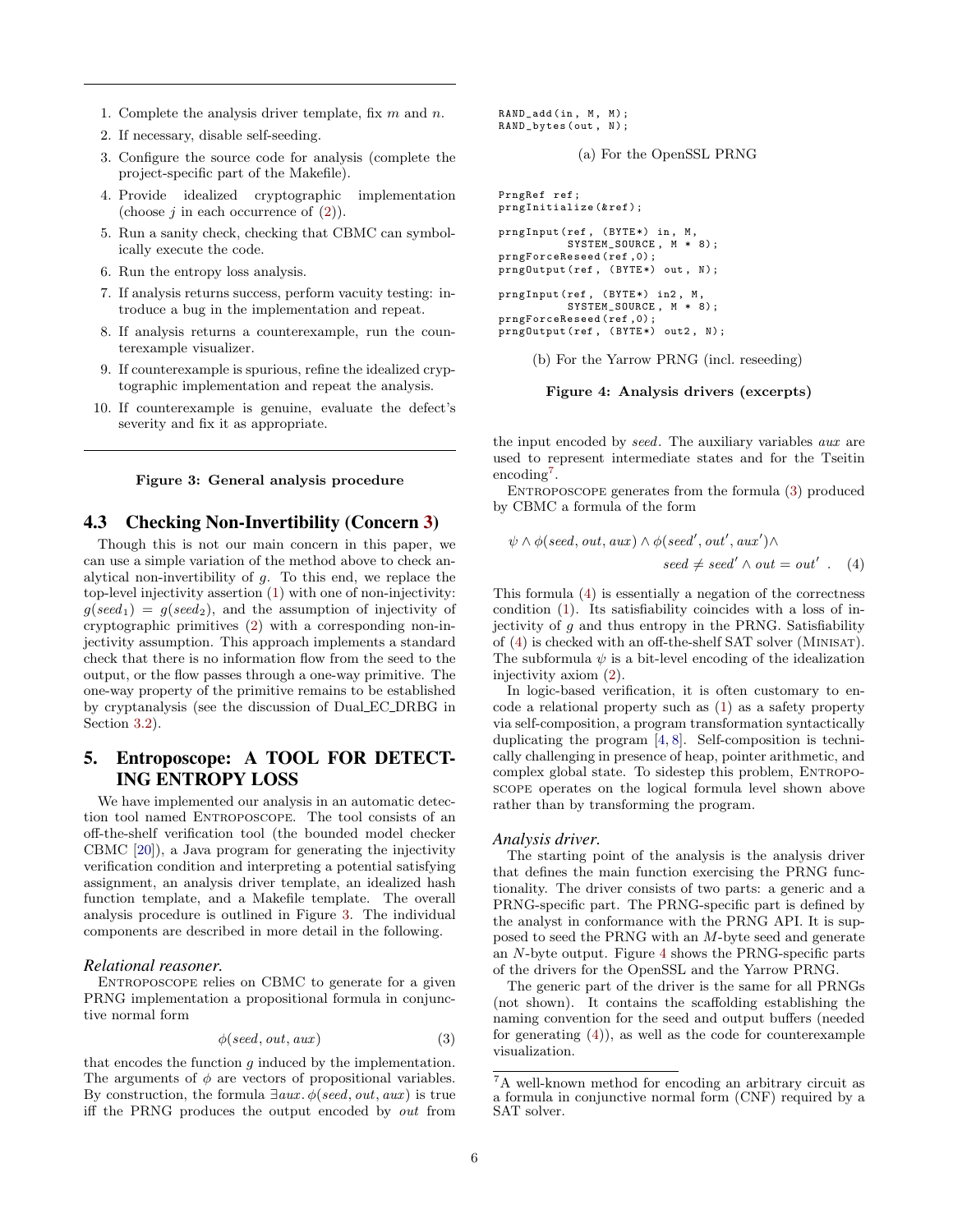### *SAT-based bounded model checker.*

To generate the formula  $(3)$ , ENTROPOSCOPE uses the SAT-based model checker CBMC [\[20\]](#page-11-10). CBMC is a very mature and popular bit-precise verification tool supporting almost all of ANSI C, including pointer constructs and dynamic memory allocation. Since recently, CBMC also supports programs written in Java.

CBMC executes the program symbolically starting from the given function (in our case, the main function of the analysis driver). During this process, called functions are inlined and loops are unwound to the user-specified depth. CBMC warns the user if the unwinding depth is insufficient to cover all of the program behaviors (this is known as unwinding assertion checking). The unwound program is transformed into the static-single-assignment (SSA) form. In this form, statements can be interpreted as equations over bitvectors. The equations are combined and reduced to a formula of propositional logic in a process resembling synthesis of arithmetic circuits. The formula is flattened into conjunctive normal form (CNF)  $\bigwedge_i \bigvee_j L_{i,j}$ , where each literal  $L_{i,j}$  is either a propositional variable or its negation. The formula is exported in standard DIMACS format. The metadata embedded in the formula allows us to identify the variables representing the seed and the output.

### *Verification condition generator.*

The subformula  $\phi$ (seed', out', aux') in [\(4\)](#page-5-4) is obtained by syntactically duplicating  $\phi$ (seed, out, aux) with fresh variables. The schematic equality of bitvectors in [\(4\)](#page-5-4) is, in reality, encoded on the individual bit level; for the inequality, Tseitin encoding is used to obtain an equisatisfiable formula in conjunctive normal form.

#### *Counterexample visualizer.*

If the SAT solver finds a satisfying assignment for [\(4\)](#page-5-4), Entroposcope interprets it and outputs a pair of distinct seeds and a common PRNG output that form a suspected witness for entropy loss. The user needs to analyze the counterexample to understand if it is spurious (i.e., due to the insufficient choice of the cryptographic primitive idealization) or if it is a real problem in the PRNG. To aid the user, the analyzer also generates C preambles from the satisfying assignment and runs the PRNG once for each of the seeds. The inputs and the idealized output of each cryptographic primitive invocation together with any other debugging output that the user may add are then displayed in a side-by-side diff.

# <span id="page-6-0"></span>6. ANALYZING REAL-WORLD PRNGS: OPENSSL AND OTHERS

We applied ENTROPOSCOPE to a number of PRNGs, carrying out the analysis according to the procedure outlined in Figure [3.](#page-5-1) In cases where no defects were found, we injected and detected synthetic bugs.

ENTROPOSCOPE finds the **Android PRNG** bug described in Section [2](#page-1-1) and verifies the effectiveness of the official patch.

We found no entropy loss in the **Yarrow PRNG** [\[16\]](#page-11-13) in the version used in Apple's XNU kernel (part of iOS and OS X). One of the scenarios we analyzed included reseeding (Figure  $4(b)$  $4(b)$ ): ENTROPOSCOPE shows that the old and the new seed fully influence the output before and after reseeding respectively. On the other hand, attempts to analyze Yarrow with  $M = 40, N = 40$  (without reseeding) immediately fail due to the fact that Yarrow's generator state is only 20 bytes large (a restriction prominently declared in [\[16\]](#page-11-13)).

With ENTROPOSCOPE, we found a previously undiscovered entropy loss in the Libgcrypt PRNG, which we briefly describe in Section [6.9.](#page-8-0)

In the following we report in detail the results of our analysis of the OpenSSL PRNG. We also analyzed the PRNG in BoringSSL, Google's drop-in replacement for OpenSSL, and found no defects in the latter.

### 6.1 Structure of the OpenSSL PRNG

The relevant functions of the OpenSSL PRNG API are RAND\_add(const void \*buf, int num, double add\_entropy) to add entropy and RAND\_bytes(unsigned char \*buf, int num) to generate output. They are shown as pseudocode in Figure [5.](#page-7-1) The code has been simplified for presentation, eliding irrelevant features such as provisions for multi-threading (postponed as future work), function pointer indirection, etc. The PRNG is also parametric in the choice of a cryptographic hash function; we present the default instantiation with SHA-1. Nonetheless, please note that, unless explicitly mentioned otherwise below, we are analyzing the actual unmodified source code of OpenSSL.

OpenSSL PRNG maintains two entropy pools: a 20-byte buffer named md and a 1023-byte circular buffer named state. Entropy added to the PRNG using RAND\_add is split into 20 byte chunks and hashed chunkwise into state. The chunks are chained together using local\_md, a thread-local copy of the md buffer. Output generation proceeds in chunks of 10 bytes. First, a 20-byte hash is generated from the next 10 bytes of state and two counters; local\_md is used for chaining. Then, the hash is split, with 10 bytes forming output, while the other 10 bytes are XORed back into state. This process is repeated until enough output bytes are generated. If the requested amount of output bytes is not a multiple of 10, superfluous bytes are discarded.

### 6.2 Entropy Sources and the Analysis Driver

The analysis driver is straightforward, containing a call to RAND\_add followed by a call to RAND\_bytes. The core part of the driver is shown in Figure  $4(a)$  $4(a)$ . A minor complication arises due to the fact that the OpenSSL PRNG self-seeds, i.e., automatically incorporates entropy from several sources beyond what is supplied by the driver: (i) entropy collected by an OS-specific routine (RAND\_poll) added on first call to RAND\_bytes, (ii) PID, time of day, and hardware RNG entropy (if available) added at every call to RAND\_bytes, and (iii) the content of the (potentially uninitialized) output buffer supplied to RAND\_bytes.

We choose to ignore these auxiliary sources, as they offer little conceptual added value from the analysis perspective. Technically, we set corresponding compilation flags (PURIFY, GETPID\_IS\_MEANINGLESS) and supply empty implementations for RAND\_poll and time. Alternatively, it is trivial to include the output of relevant functions and content of buffers as an extra part of the conceptual seed in an extended scenario.

### 6.3 Pool Stirring

After self-seeding, but before generating first output, the OpenSSL PRNG "stirs" state. During the stirring process, RAND\_add is called with a constant 20-byte input (literally 20 dot characters) for a total of at least 1023 bytes. The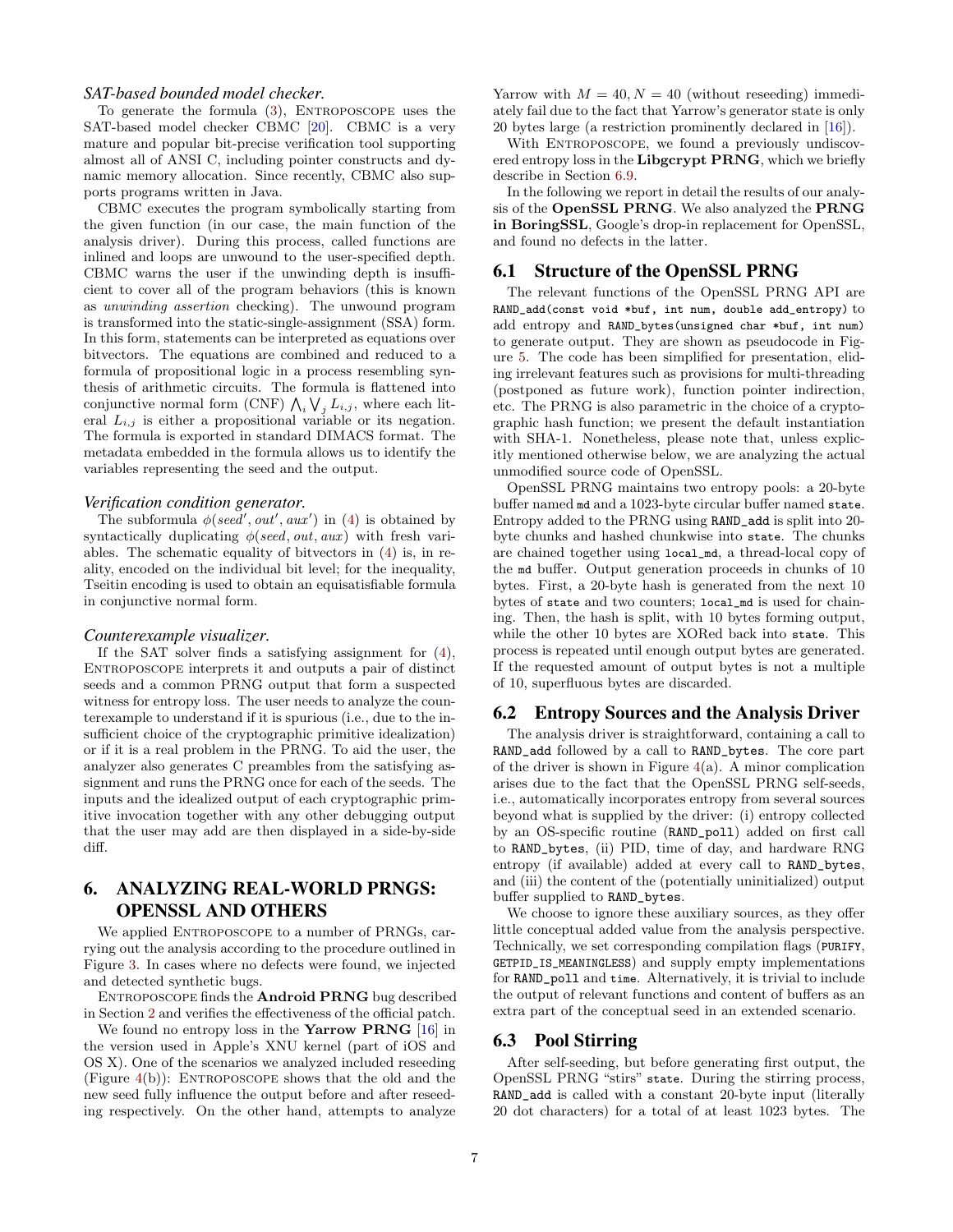```
1 long md\_count_0 = 0;<br>2 long md count 1 = 0:
 2 long md_{count_1} = 0;<br>3 char state [1023] = \{0\};3 char state [1023] = \{0\};<br>4 char md [20] = \{0\};char md [20] = \{0\}<br>int state index = 0;
 5 int state_index = 0;<br>6 int stirred_pool = 0;
     int stirred_pool
 7
 8 void RAND_add(const void *buf, int num) {<br>9 char local md[] = copy0f(md):
         char local\_md[] = copyOf(md);10
11 for (int i = 0; i < num; i += 20) {
12 10 \text{ coal\_md} = \text{sha1} (1 \text{ocal\_md} )13 | state [state_index ..state_index +20 >]<br>14 | buf [i..i +20 <]
14 <br>
15 <br>
\begin{array}{ccc} \n 1 \text{ but } [\text{i} \dots \text{i} + 20 \lt] \\
 1 \text{ in } \text{d\_count\_0} \quad \text{in} \n \end{array}15 \frac{1}{2} \frac{1}{2} \frac{1}{2} \frac{1}{2} \frac{1}{2} \frac{1}{2} \frac{1}{2} \frac{1}{2} \frac{1}{2} \frac{1}{2} \frac{1}{2} \frac{1}{2} \frac{1}{2} \frac{1}{2} \frac{1}{2} \frac{1}{2} \frac{1}{2} \frac{1}{2} \frac{1}{2} \frac{1}{2} \frac{1}{2} \frac{1}{2}md count 1++;
17 state [state_index . . state_index +20>] ^=
                      local md:
18 state_index = (state_index + 20) % 1023;<br>19 }
19 }
20 md \hat{=} local_md;
21 }
22
23 void RAND_bytes ( const void * buf , int num ) {
24 if (!stirred_pool++) stir_pool();
25 char local_md [] = copyOf (md);
26 md_count_0 ++;
27 int i = 0;
28 while (\text{num} > 0) {
29 \qquad \qquad \qquad \qquad \qquad \qquad \qquad \qquad \qquad \qquad \qquad \qquad \qquad \qquad \qquad \qquad \qquad \qquad \qquad \qquad \qquad \qquad \qquad \qquad \qquad \qquad \qquad \qquad \qquad \qquad \qquad \qquad \qquad \qquad \qquad \qquad \30 \text{ind\_count\_0} \cdot \text{md\_count\_1}<br>31 \text{state} \text{state} \text{index} \dots \text{sta}31 \downarrow state [state_index ..state_index +10>] );<br>32 state [state_index ..state_index +10>] ^=
             state [state_index..state_index +10 >] ^=
                      local_md [0..10];
33 buf [i \, . . i + 10 <] = local md [10, .20];
34 state_index = (state_index + 10) % 1023;<br>35 num - 10;
35 num = 10;<br>36 i += 10:
          i += 10;<br>}
37 }
38 md = sha1(md\_count_0 | md\_count_1 | local_md |
                   md );
39 }
```
<span id="page-7-4"></span><span id="page-7-2"></span>Notation:

- We assume that every array has an associated implicit length.
- buf[a..b] denotes the sub-array of buf starting with a and ending with b (exclusive).
- Array actions such as assignments and XORs are to be understood component-wise. If the right-hand side of an assignment denotes more locations than the lefthand side (Line [33\)](#page-7-2), the superflous locations are ignored.
- buf[a..b>] treats buf as cyclic and amounts to buf[a..b], if b<=len(buf), and buf[a..len(buf)]∪buf[0..b-len(buf)] otherwise.
- buf[a..b<] ignores accesses past the right array bound, i.e., it is equivalent to buf[a..min(b,len(buf))].
- <span id="page-7-1"></span> $\bullet$  sha1(a  $b \nmid c$ ) denotes the hash of the concatenation of a, b and c.

Figure 5: Simplified pseudocode of the OpenSSL PRNG

purpose is to better distribute the entropy throughout the pool via the chunk chaining mechanism. At the same time, stirring, obviously, does not increase the entropy content of the pool.

We abstract from pool stirring in the analysis scenario. It is a small and relatively simple piece of code: a single loop repeatedly calling RAND\_add. At the same time, stirring imposes a prohibitively high computational tax on the analysis. Instead, we assume that we are already sufficiently exercising the RAND\_add functionality through the analysis driver. Technically, we disable stirring by instructing the model checker to ignore the appropriate loop.

# <span id="page-7-0"></span>6.4 Idealized Cryptographic Functionality

### *Abstract description.*

OpenSSL PRNG uses three static occurrences of a cryptographic primitive (SHA-1 hash per default). Each occurrence can be invoked several times depending on the parameters M, N. As described in Section [4.1,](#page-3-4) we replace the primitives by idealizations.

The first occurrence transfers the seed entropy into the pool and is invoked in RAND\_add as:

```
h1 (local_md | state [state_index . . state_index +20>]
    \frac{1}{2} buf [i \dots i + 20 <] \frac{1}{2} md_count_0 \frac{1}{2} md_count_1 )
```
We idealize it as an injection from buf [i... i+20<] (third argument), based both on its name and it carrying the seed material, as shown by the counterexample visualizer.

The second occurrence is for output generation and invoked in RAND\_bytes:

```
h2 (local\_md | md\_count\_0 | md\_count\_1| state [ state_index .. state_index +10 >])
```
We discuss this occurrence in detail in Section [6.5.](#page-8-1)

The third occurrence updates the global state upon completion of RAND\_bytes:

 $h3 (md\_count_0 | md\_count_1 | local\_md | md)$ 

We idealize it as an injection from  $local\_md$ , though it is only relevant, if one calls RAND\_bytes more than once.

As the example shows, there is only a very limited choice of argument for the injection, and roughly half of them—the counters—can be eliminated outright. For each invocation of a cryptographic primitive, Entroposcope's counterexample visualizer shows the exact callsite and the arguments supplied to the primitive, its output, which argument potentially contains or is influenced by the seed material, and whether each invocation and the overall PRNG are currently injective. This feedback effectively assists the user in synthesizing the appropriate idealized functionality, i.e., choosing the right  $j$  in  $(2)$ .

### *Implementation.*

On the implementation level, the hash function is implemented by a stateful object with a stream-based interface. The hash object is initialized by calling MD\_Init, data to be hashed is supplied via MD\_Update, and finally, the hash value is obtained by calling MD\_Final. Passing a concatenation of several buffers as an argument to the hash function, which we use in the pseudocode, is implemented by repeated calls to MD\_Update. We instrument each call with a counter that makes it possible to distinguish the three logical occurrences of the primitive shown above even though they use the same interface.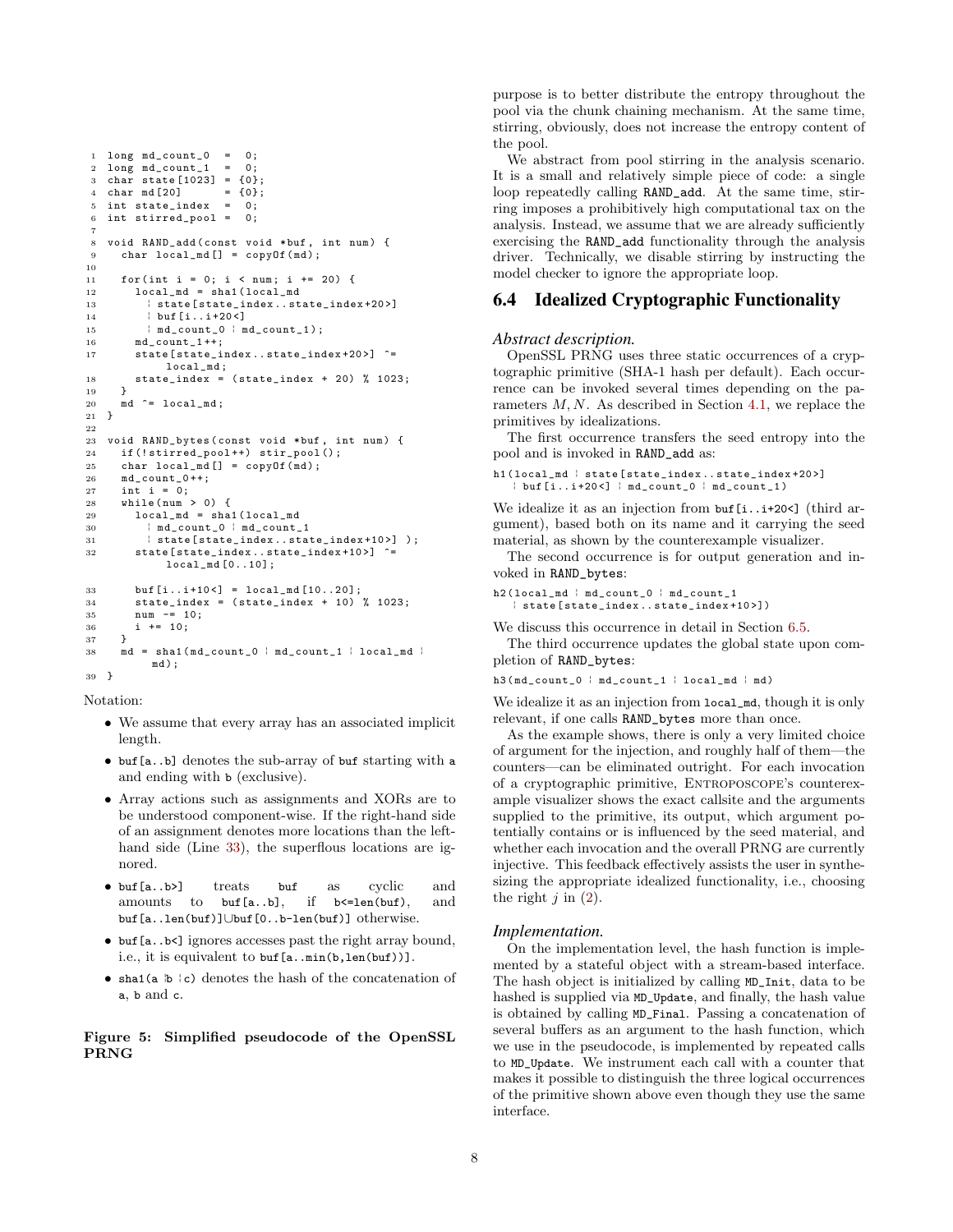# <span id="page-8-1"></span>6.5 OpenSSL PRNG Loses Entropy in Output by Design

Attempts to synthesize an idealization for the hash function invocation h2 shown in Section [6.4](#page-7-0) show a peculiar problem. Abstracting away from details, the entropy flow from the 20 byte of state to the 20 byte of PRNG's output in RAND\_bytes can be represented as follows (see Figure [5](#page-7-1) for notation):

```
o1 = h2(... | state[ 0..10]);<br>o2 = h2(... | state[10..20]):
     = h2 (... | state [10..20]);
out = o1[10..20] | o2[10..20];
```
Note that the entropy in state[0..10] and state[10..20] is "spread" over o1 and o2 respectively, yet o1[0..10] and o2[0..10] are discarded. Thus, some of the entropy contained in state will not make it to the output in this computation.

The fact that this particular construction is prominent and pervasive throughout the PRNG suggests that it is not an accident but a design decision by OpenSSL. While we do not agree with it, we choose to mask the issue and concentrate on uncovering other problems.

We achieve the masking by defining h2 as injective from its last argument, state[state\_index..state\_index+10>], to the last 10 byte of its output (as opposed to an injection from a 20-byte argument to the full 20-byte output as demanded by [\(2\)](#page-4-1)). It is clear that the actual SHA-1 implementation does not have this property, but the unsound idealization makes the code fragment above injective from state[0..20] to out, as the discarded parts of o1 and o2 no longer contain entropy. This deviation from [\(2\)](#page-4-1) silences the alarm.

# <span id="page-8-2"></span>6.6 Entroposcope Detects the Debian Incident

The Debian incident occurred when the Debian OpenSSL maintainer, as part of a campaign against memory-related errors, patched OpenSSL to be memory-safe. As mentioned above, OpenSSL uses uninitialized memory as an additional source of entropy for its PRNG, but the patch not only eliminated that but unintentionally disabled all PRNG seeding. Or rather almost all, as the current PID was still used as a source of entropy in RAND\_bytes to prevent stream duplication upon forking (this part is elided from Figure [5\)](#page-7-1).

The incident corresponds to the Debian maintainer having deleted Line [14](#page-7-3) from the source code in Figure [5.](#page-7-1) This way, the entropy-containing buf[i..i+20<] is no longer read from in the rest of the PRNG. Defining an idealized hash function that ensures injectivity of the PRNG (like the first one in Section [6.4\)](#page-7-0) becomes impossible. For any given idealization, Entroposcope produces a counterexample to injectivity (any two seeds will produce the same output after invoking SHA-1 in RAND\_add), which immediately leads to the detection of the problem. The counterexample visualizer helps pinpoint the exact place where the problem occurs.

Once the idealized functionality is developed, ENTROPOscope can also be included as a completely automatic check into the continuous integration process in order to prevent introduction of bugs during maintenance.

# <span id="page-8-3"></span>6.7 Entroposcope Detects A Previously Undiscovered Anomaly in the OpenSSL PRNG

When we applied ENTROPOSCOPE to the OpenSSL PRNG, the tool immediately detected a bug in a piece of code that manages entropy in the large pool. The defect is close in spirit to the one in the Android PRNG. Even though it turned out not exploitable in the larger context, the incident demonstrates that ENTROPOSCOPE is effective at doing what it is designed to.

The problem occurs in the code implementing the circular buffer state that is the large entropy pool. The following code is encountered towards the end of RAND\_bytes:

```
for (i=0; i<MD_DIGEST_LENGTH/2; i++) {
  state [st_idx ++] ^= local_md [i];
  if (st_idx >= st_name) st_idx = 0if (i < j) *( buf ++) = local_md [i+ MD_DIGEST_LENGTH /2];
}
```
In the pseudocode implementation of Figure [5,](#page-7-1) this code corresponds to Lines [32–](#page-7-4)[33.](#page-7-2) After the analysis driver has seeded the PRNG with M bytes, we reach this code for the first time with  $st\_idx = st\_num = M$ . The former variable is the current index into state, while the latter is the number of bytes in the pool that are filled with seed data.

The code above is itself part of an outer loop. It is easy to see that the sequence of values of st\_idx at inner loop entry is  $M, 9, 19, 29, \ldots$  The correct sequence, in contrast, would have been  $0, 10, 20, \ldots$  or at least  $M, 10, 20, \ldots$  (a special case in the code reading from the pool treats st\_num as zero). The significance of these values is that they are used to decompose the pool into chunks supplying entropy in each cycle of output generation. The code above forces chunks of the form state[0..10], state[9..19], state[19..29], . . .While each chunk is 10 bytes long, the first two chunks overlap by one byte. Accordingly, the last byte of entropy in the pool (byte number  $M - 1$ ) is never used for output generation.

The code above thus suffers from a small but real entropy loss, though this defect is masked during normal operation. The bug can only manifest itself when the entropy pool is not full (st\_num < 1023). In practice, though, the pool is full, alone by virtue of self-seeding and pool stirring. Under these circumstances, another instance of wrapping code comes into effect, correctly wrapping the index at the right bound of the state buffer.

The bug can be fixed—which Entroposcope verifies—by prepending the loop shown above with

if  $(st_idx \geq st_num) st_idx = 0;$ 

From a larger perspective, though, an overhaul of the convoluted pool index manipulation in the whole PRNG could be beneficial.

# 6.8 Statistics

Entroposcope completes a single analysis run of the OpenSSL PRNG for  $M = N = 40$  in 33 seconds on a modest desktop computer (Intel Core i7 860 2.80GHz CPU). Of this time, translation of the PRNG behavior into a formula by CBMC took 7 seconds, generating the relational proof obligation 16 seconds, SAT solving 7 seconds, and generation of a counterexample from a satisfying assignment 3 seconds. The size of the formula supplied to the SAT solver was 191 megabytes in DIMACS format. OpenSSL is the largest and most complex PRNG we considered.

# <span id="page-8-0"></span>6.9 Entroposcope Detects a Previously Undiscovered Entropy Loss in Libgcrypt PRNG

For reasons of space, we can only superficially describe the problem here; details can be found in the extended version of the paper [\[11\]](#page-11-14).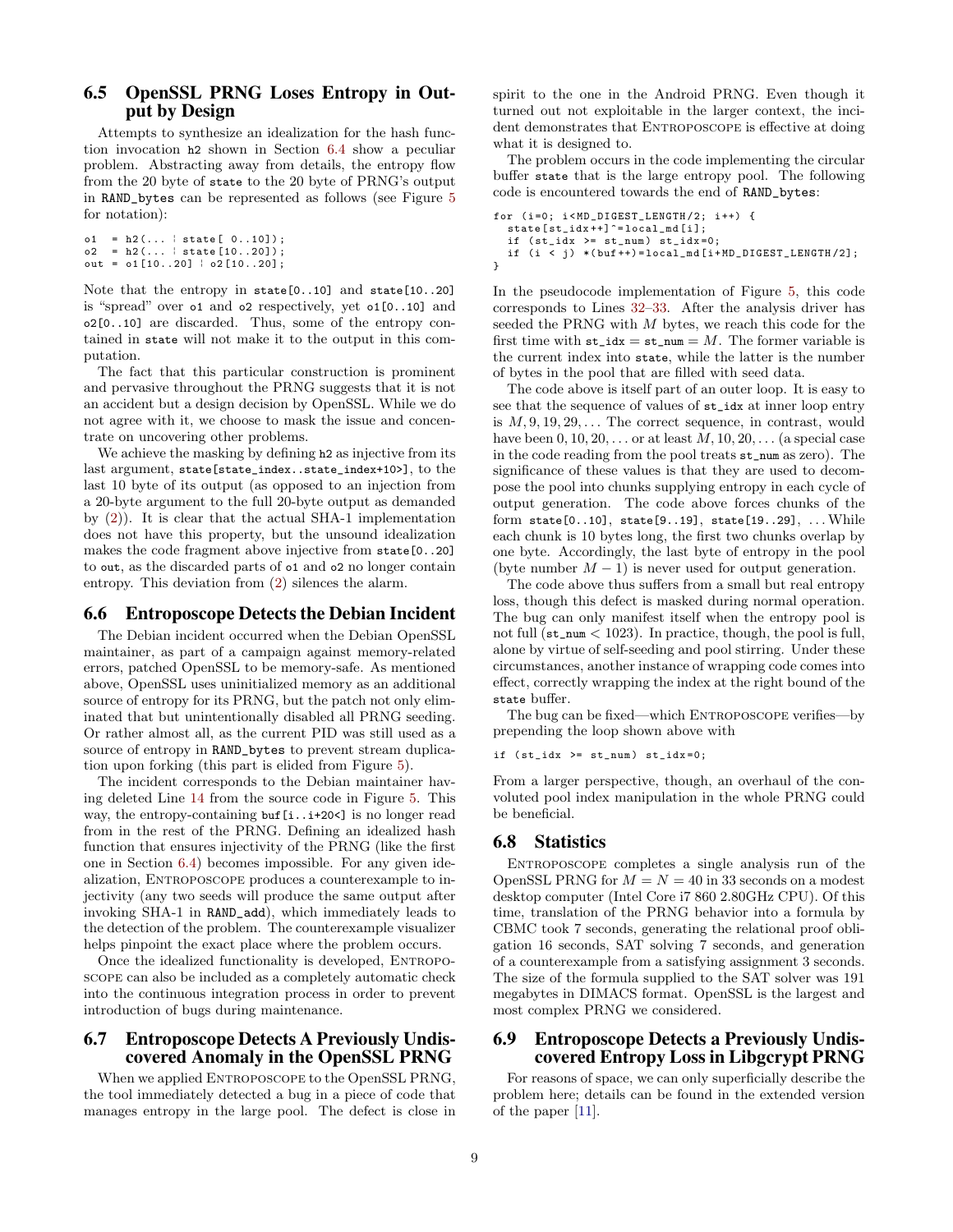The Libgcrypt PRNG describes itself as modeled after the one in [\[13\]](#page-11-15). Its critical function mix\_pool perturbs the state of the generator by repeatedly hashing overlapping regions of the entropy pool back into the pool. The Libgcrypt implementation deviates from [\[13\]](#page-11-15) in several ways. In particular, the region of the pool supplied to the hash function in Libgcrypt is not contiguous but contains a 20-byte "hole". The hole has the consequence that mixing a full pool reduces its entropy by at least 20 bytes. Other deviations from [\[13\]](#page-11-15) make the flow of entropy difficult to understand. The problem was fixed by the Libgcrypt developer after we reported it.

# 7. A MINI-MUSEUM OF ENTROPY LOSS

Entropy loss is not limited to (cryptographic) PRNGs. All entropy-processing applications are susceptible. To demonstrate the importance of the concept, we briefly discuss three instances taken from different application domains. While ENTROPOSCOPE detects injectivity failures in all of these cases, we are not claiming that it is the best means to deal with the problem. In scenarios like the third one (Linux kernel), the routine use of the tool, on the other hand, is probably advisable.

# 7.1 Debit Card PINs

A requirement of the early eurocheque debit card system ("EC-Karte" in Germany) was that an ATM can check the card PIN offline. To this end, the PIN was derived by encrypting and transforming the public data stored on the card. As the source of entropy the banks chose four hex digits of the ciphertext. To obtain a decimal PIN, the hex digits  $A - F$  were replaced by  $0 - 5$  correspondingly. In the final step, any occurrence of an initial zero was replaced by one, as the banks deemed a PIN beginning with a zero confusing for the customer. This decimalization produced a skewed PIN distribution, with small digits more common than large digits. Amplified by other features of the cards, the entropy loss resulted in four-digit PINs that were easier to guess than a uniformly distributed three-digit PIN [\[21\]](#page-11-16). The problem was solved when offline PIN checking was retired and online checking became mandatory.

# 7.2 Online Poker Card Deck Shuffling

ASF Software Inc. was one of the first online poker software providers. Since cheating by the operator is a concern in online gambling, the company published its deck shuffling source code with the intent to increase client confidence in its software.

The analysis of the software reported in [\[2\]](#page-11-3) has shown that it fails on all three security concerns. Concern [1](#page-2-4) was violated due to seeding the PRNG with current time, which was not only limited in range to 32 bits (a shuffled deck of cards contains nearly 226 bits of entropy) but also roughly known to the attacker. The software furthermore also failed Concern [2.](#page-2-2) The shuffling process produced a skewed distribution of decks containing less entropy than a properly shuffled deck or the PRNG output used to control the shuffle.

# 7.3 Linux ASLR Vulnerability

Address space layout randomization (ASLR) is a popular OS mechanism to mitigate buffer overflow attacks. An entropy loss in the Linux kernel prior to version 3.19-rc3 reduces the effectiveness of the stack randomization by a factor of four.<sup>[8](#page-9-0)</sup>

In the following code (assuming x86 64 architecture), the entropy source are the lowest 22 bits (STACK\_RND\_MASK=0x7ff) of the value obtained from get\_random\_int() (Line [7\)](#page-9-1). In Line [8,](#page-9-2) the result is shifted left by PAGE\_SHIFT  $= 12$  bits, causing an unsigned overflow of the 32-bit random\_variable.  $22 + 12 - 32 = 2$  bits of entropy inadvertently never reach the return value of the function. The solution is to declare random\_variable as a 64-bit integer, as was intended.

```
static unsigned long randomize_stack_top (unsigned
        long stack_top )
2 {
3 unsigned int random_variable = 0;
4
5 if (( current -> flags & PF_RANDOMIZE ) &&
6 ! ( current -> personality & ADDR_NO_RANDOMIZE ) ) {<br>7 mandom variable = get random int ( ) &
        7 random_variable = get_random_int () &
             STACK_RND_MASK ;
8 random_variable <<= PAGE_SHIFT;<br>9 }
9 }
10 # ifdef CONFIG_STACK_GROWSUP
11 return PAGE_ALIGN ( stack_top ) + random_variable ;
12 # else
13 return PAGE_ALIGN(stack_top) - random_variable;
14 # endif<br>15 \}15 }
```
<span id="page-9-2"></span>Another entropy loss in the ASLR implementation on Linux has also been reported.<sup>[9](#page-9-3)</sup>

# 8. RELATED WORK AND ALTERNATIVES

#### *Previous own work.*

This paper builds upon insights collected during the pilot study [\[10\]](#page-11-17), where we proved correctness of the (fixed) Android PRNG in an interactive theorem prover. The current paper significantly extends and improves this work, both in the information-theoretical development and in practicality.

The fact that proof construction previously took hours and required substantial user interaction motivated us to redesign the approach, changing the underlying program verification architecture and the idealization of cryptographic primitives. The result is a vastly improved pragmatics, with drastically reduced need for user interaction, counterexamples to PRNG correctness, and turnaround times in the magnitude of seconds rather than hours.

#### *Functional verification and testing.*

Of course, it is possible to state and verify a functional specification of the PRNG implementation with existing verification technology. However, since PRNG output lacks intrinsic meaning, such a specification would have to closely mimic the implementation and thus be complex and tedious to write. It would be difficult to understand it and ascertain its adequacy; neither would it be possible to reuse it for another PRNG. The information flow specification [\(1\)](#page-3-3), on the other hand, directly expresses the desired property, is compact and easy to understand, and is nearly independent of the PRNG implementation in question.

Functional testing is rare for similar reasons. The only test suite containing reference seeds and corresponding out-

<span id="page-9-0"></span><sup>8</sup>H. Marco, CVE-2015-1593, [http://hmarco.org/bugs/linux-](http://hmarco.org/bugs/linux-ASLR-integer-overflow.html)[ASLR-integer-overflow.html](http://hmarco.org/bugs/linux-ASLR-integer-overflow.html)

<span id="page-9-3"></span><sup>9</sup>[http://hmarco.org/bugs/linux-ASLR-reducing-mmap-by](http://hmarco.org/bugs/linux-ASLR-reducing-mmap-by-half.html)[half.html](http://hmarco.org/bugs/linux-ASLR-reducing-mmap-by-half.html)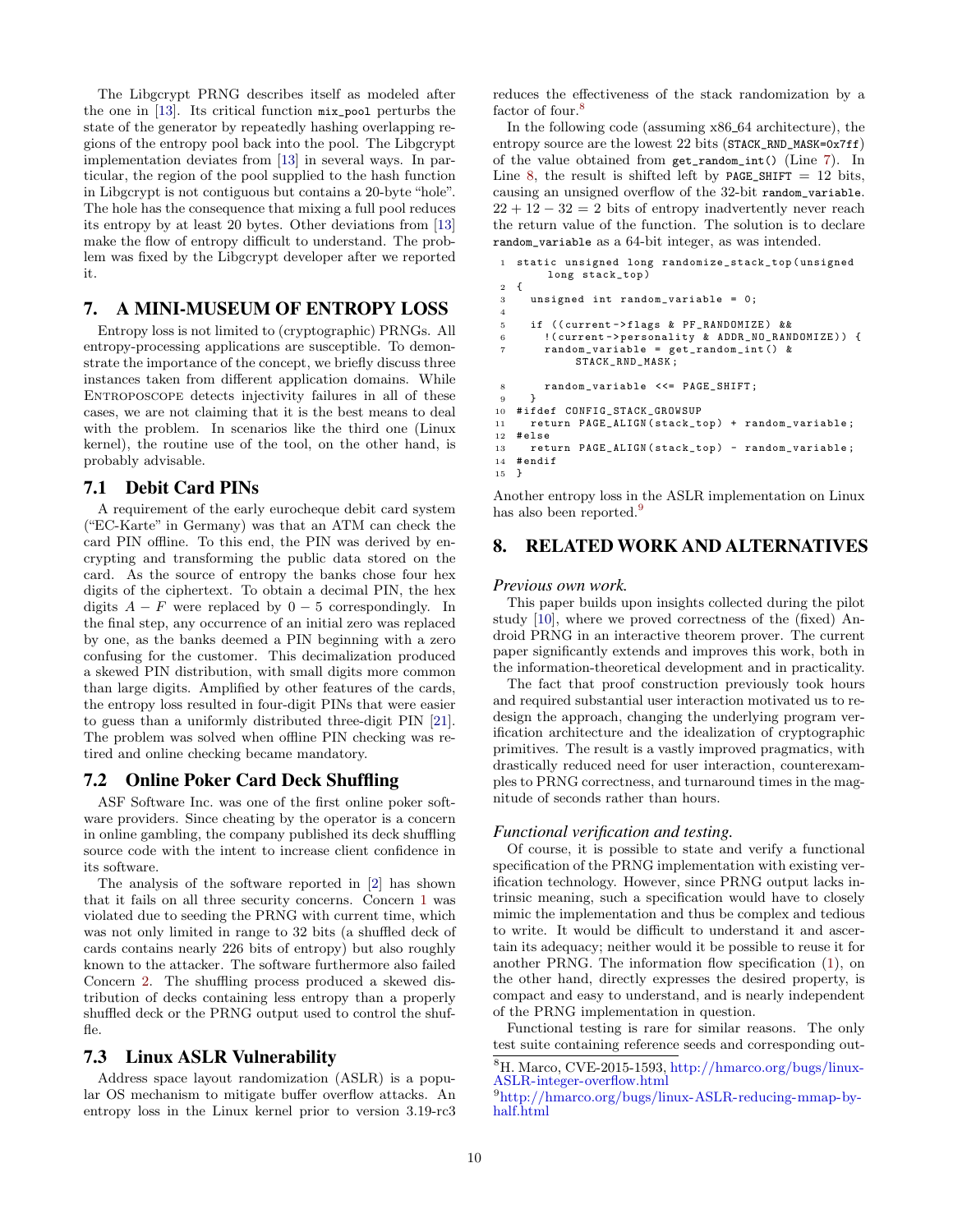puts we are aware of is part of the NIST SP 800-90 standard for PRNGs implementing it. Note that such a suite essentially constitutes a regression test, i.e., it only assures that all implementations of the standard perform in the same way. Unit testing of PRNGs is often impeded by the lack of modularity in implementations.

### *Statistical testing.*

Several statistical test suites exist for assessing the quality of random numbers. Among the most popular are DIE-HARD with its open source counterpart DIEHARDER and the NIST SP800-22 test suite. The suites scan a stream of pseudo-random numbers for certain predefined distribution anomalies. At the same time, we are not aware of recommendations on how the stream is to be produced. In practice, it appears customary to derive the stream from a single seed. The tests are repeated multiple times (with different seeds) to increase the degree of confidence but the results between individual runs are not cross-correlated.

Given the single-stream nature of the mentioned tests, it is reasonably safe to expect that any modern cryptographic PRNG will pass them, even in presence of entropy loss. In [\[27\]](#page-11-2), it was empirically demonstrated that the defective Debian OpenSSL PRNG passes the NIST SP800-22 test.

The first significant advance in quality assurance for cryptographic PRNGs has been made only recently in the form of LIL testing [\[27\]](#page-11-2). The test estimates the distance in a particular statistical metric between a set of bit sequences generated by running a PRNG and a similarly-sized set of truly random sequences. The authors show that the defective Debian OpenSSL PRNG is associated with a significantly larger distance to uniform randomness than the intact PRNG when considering 1000 sequences of 2GB each.

The LIL test is agnostic of the exact way the sequences are generated. The advice given by the authors is to generate them in a way reflecting the particular application of interest. The advantage of such a test (as of testing in general) is that it can be made to reflect the actual deployment scenario, including the larger system, up to the hardware layer. On the other hand, it requires insight into the exact planned PRNG usage pattern, as different patterns can produce significantly different results.

For example, a single-threaded Debian OpenSSL PRNG client fails the LIL test as carried out in [\[27\]](#page-11-2). The test was run in a simulated environment on a Windows system, where PIDs are recycled with a substantial probability. Since the PID is the only source of entropy in the broken Debian PRNG (in the single-threaded case), many generated sequences were identical. The same test on an actual Debian system would have (as far as we understand) succeeded, as Linux only recycles PIDs after they wrap around. Finally, testing cannot detect less severe (but still cryptographyaffecting) instances of entropy loss where the probability of repeated streams is sufficiently low.

### *Information flow analyses.*

Many information flow analyses have been developed most of them with the use case of minimizing information flow. Maximizing information flow, in contrast, plays a much less prominent role. The first appearance we are aware of is as required information release in [\[6\]](#page-11-18). The concept has been revisited in [\[24\]](#page-11-19) for the purpose of optimizing secure multi-party computation protocols. The latter work develops tooling based on symbolic execution and SMT solving and is the one closest in spirit to ours.

A research branch measuring the amount of information flowing in programs (rather than checking absence or maximality of flows) is Quantitative Information Flow analysis (QIF). Several methods and tools for QIF exist, including our own for C programs [\[19\]](#page-11-20). Yet, the complexity of PRNGs coupled with large desired flows puts this application beyond the reach of state-of-the-art QIF tools.

Some of the entropy loss instances described in this paper are "simple" enough to be detectable by some form of (to be developed) static or even dynamic dataflow analysis. This is the case where some part of the entropycarrying state is never read (Sections [6.6,](#page-8-2) [6.7\)](#page-8-3) or immediately overwritten with clearly irrelevant values (Section [2\)](#page-1-1). Other instances (Section [6.9\)](#page-8-0) feature complex flows that require, at the least, (unsound) cryptographic primitive idealization to be detectable without losing practical completeness. Furthermore, due to their lack of precision and impossibility to use sound idealizations, aforementioned analyses can only detect bugs. ENTROPOSCOPE, on the other hand, can prove their absence within the analyzed scope. Nonetheless, dataflow analyses have the advantage of scalability and warrant further investigation.

#### *Manual PRNG analysis.*

A number of publications report results of manual analysis of individual cryptographic PRNGs or PRNG classes, among them [\[12–](#page-11-21)[14,](#page-11-22) [17,](#page-11-23) [22,](#page-11-24) [23,](#page-11-1) [26\]](#page-11-25) and [\[3,](#page-11-26) [7,](#page-11-7) [9\]](#page-11-27). The perspective taken in the latter works is based on elaborate attack models, where the attacker, for instance, can control the distribution of the inputs used to seed the PRNG, view, or even corrupt the internal PRNG state.

#### *Complementary research.*

There exists a wide body of work on randomness in cryptography and security. Research subjects include secure theoretical PRNG constructions, cryptographic schemes that either do not require randomness or degrade gracefully in presence of bad randomness, empirical studies of randomness in practice through cryptographic artifacts collected from public sources, studies and methods of entropy collection in embedded devices or virtual machines. Since this research is orthogonal to the immediate goals or techniques of our work, we do not survey it here.

# 9. CONCLUSION

We have presented the first static analysis and one of the first technical quality assurance measures for cryptographic PRNG implementations. We implemented our analysis in a tool named Entroposcope and demonstrated its practicality by analyzing five real-world PRNGs implementing different designs, including one of the most complex in wide deployment today.

In the experiments, ENTROPOSCOPE uncovered PRNG defects effectively and with reasonable effort. Five instances of entropy loss showcase the tool's capabilities, including previously undiscovered anomalies in OpenSSL and Libgcrypt. The detection is systematic (i.e., it is not based on examples, patterns, or heuristics) and sound. A negative analysis outcome guarantees absence of entropy loss in the analyzed scope.